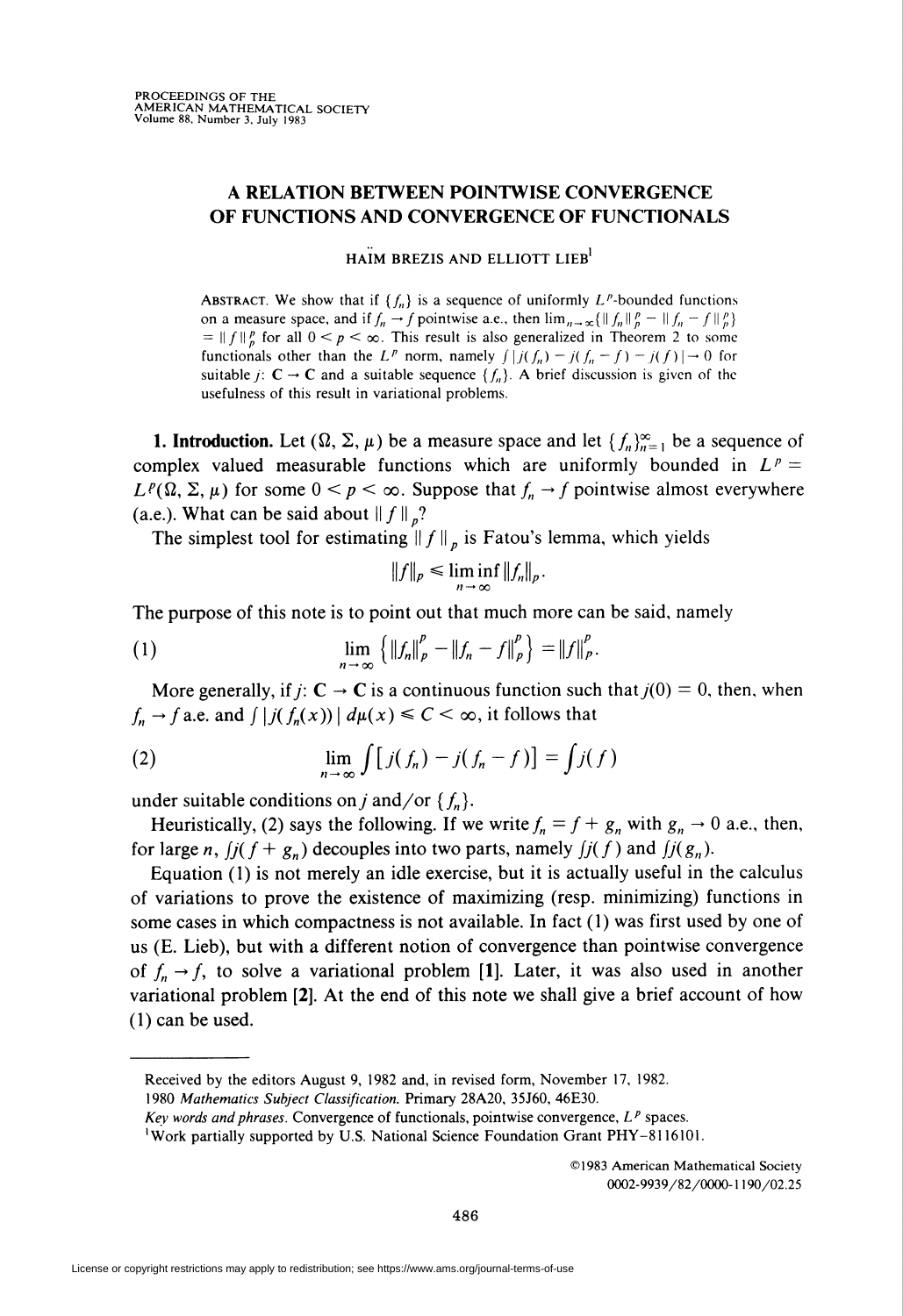Two theorems will be stated: (i) the  $L^p$  case  $(0 \lt p \lt \infty)$ , (ii) the general case (2). Although (i) is a corollary of (ii) we state it separately because it is an important special case and because the assumptions are especially transparent.

E. Lieb is most grateful to the Institute for Advanced Study for its support and hospitality. Both authors thank the Summer Research Institute for bringing them together in Melbourne, Australia, where this note had its origin.

2. The  $L^p$  case  $(0 < p < \infty)$ .

THEOREM 1. Suppose  $f_n \to f$  a.e. and  $\| f_n \|_p \leq C < \infty$  for all n and for some  $0 < p < \infty$ . Then the limit in (1) exists and the equality in (1) holds.

REMARKS. (i) By Fatou's lemma,  $f \in L^p$ .

(ii) In case  $0 \le p \le 1$ , and if we assume that  $f \in L^p$ , then we do not need the hypothesis that  $\|f_n\|_n$  is uniformly bounded. [This follows from the inequality  $||f_n|^p - |f_n - f|^p|| \le |f|^p$  and the dominated convergence theorem.] However, when  $1 \leq p \leq \infty$ , the hypothesis that  $|| f_n ||_p$  is uniformly bounded is really necessary (even if we assume that  $f \in L^p$ ) as a simple counterexample shows.

(iii) When  $1 \le p \le \infty$ , the hypotheses of Theorem 1 imply that  $f_n \rightarrow f$  weakly in  $L^p$ . [By the Banach-Alaoglu theorem, for some subsequence,  $f_{n_k}$  converges weakly to some g; but  $g = f$  since  $f_n \rightarrow f$  a.e.] However, weak convergence in  $L^p$  is insufficient to conclude that (1) holds, except in the case  $p = 2$ . When  $p \neq 2$  it is easy to construct counterexamples to (1) under the assumption only of weak convergence. When  $p = 2$  the proof of (1) is trivial under the assumption of weak convergence.

3. The general case. In order to prove (2), some conditions are needed on the function *j* and the sequence  ${f_n}$ . To make this point clear we shall later give an example for which (2) fails. On the other hand, we shall not attempt to find the most general conditions for which (2) holds but shall, instead, content ourselves here with conditions which are reasonably simple, yet general enough to cover many examples.

Let  $j: \mathbb{C} \to \mathbb{C}$  be a continuous function with  $j(0) = 0$ . In addition let j satisfy the following hypothesis:

For every sufficiently small  $\epsilon > 0$  there exist two continuous, nonnegative functions  $\varphi$  and  $\psi$  such that

(3) 
$$
|j(a+b)-j(a)| \leq \varepsilon \varphi_{\varepsilon}(a) + \psi_{\varepsilon}(b)
$$

for all  $a, b \in \mathbb{C}$ .

THEOREM 2. Let j satisfy the above hypothesis and let  $f_n = f + g_n$  be a sequence of measurable functions from  $\Omega$  to C such that:

(i)  $g_n \rightarrow 0$  a.e.

(ii)  $j(f) \in L^1$ .

(iii)  $\int \varphi_{\epsilon}(g_n(x)) d\mu(x) \leq C < \infty$ , for some constant C, independent of  $\epsilon$  and n.

(iv)  $\int \psi_{\epsilon}(f(x)) d\mu(x) < \infty$  for all  $\epsilon > 0$ .

Then, as  $n \to \infty$ ,

(4) 
$$
\int |j(f + g_n) - j(g_n) - j(f)| d\mu \to 0.
$$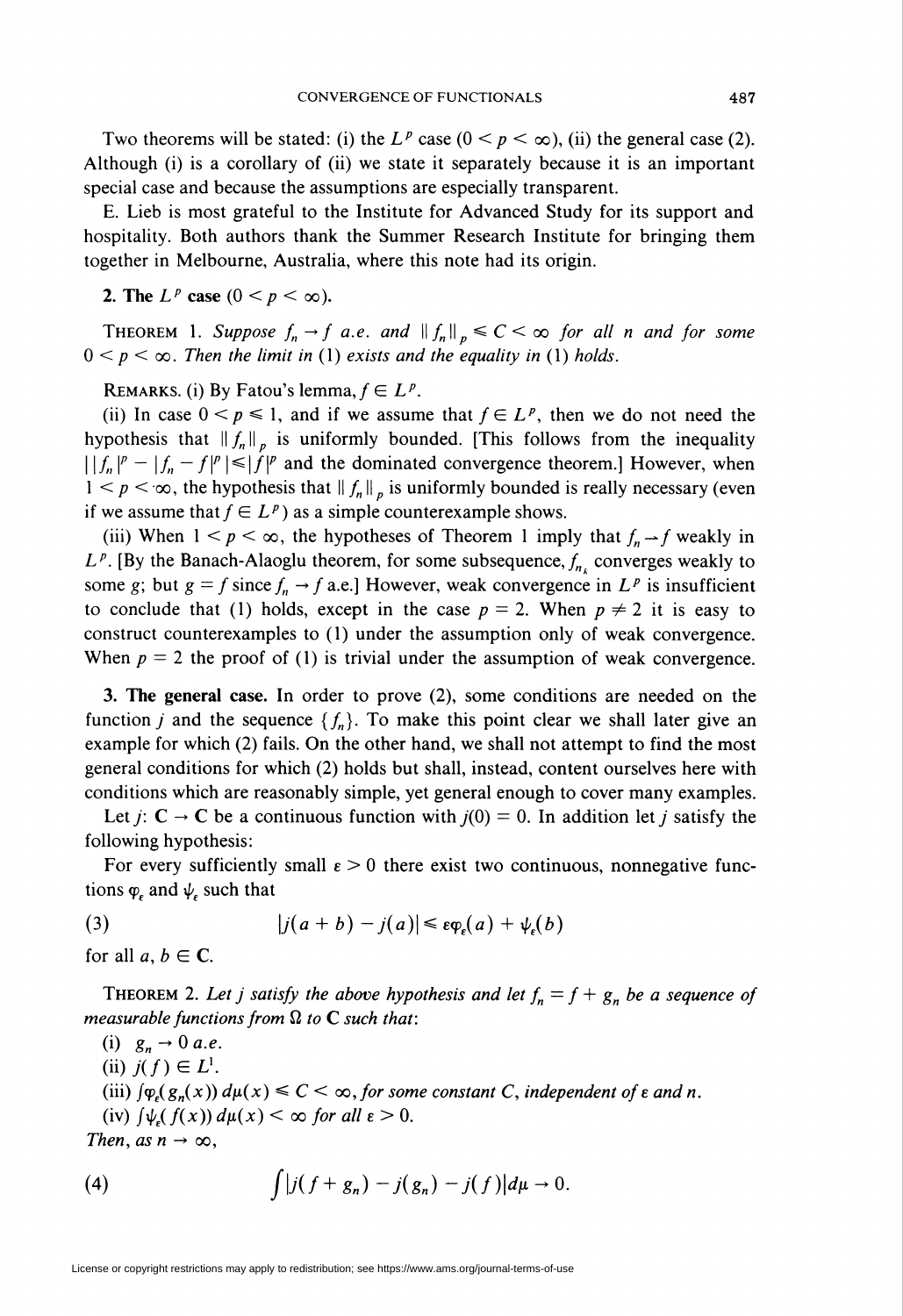REMARKS. (i) It is not assumed that  $j(f_n)$  or  $j(g_n)$  are separately in  $L^1$ .

(ii) Note that the convergence in (4) is in the strong  $L^1$  topology. This is a stronger statement than (2).

PROOF OF THEOREM 2. Fix  $\varepsilon > 0$  and let

$$
W_{\varepsilon,n}(x) = \left[|j(f_n(x)) - j(g_n(x)) - j(f(x))| - \varepsilon \varphi_{\varepsilon}(g_n(x))\right]_+,
$$

where  $[a]_+$  = max(a, 0). As  $n \to \infty$ ,  $W_{n,n}(x) \to 0$  a.e. On the other hand,

$$
|j(f_n) - f(g_n) - j(f)| \le |j(f_n) - j(g_n)| + |j(f)|
$$
  

$$
\le \epsilon \varphi_{\epsilon}(g_n) + \psi_{\epsilon}(f) + |j(f)|.
$$

Therefore,  $W_{\varepsilon,n} \leq \psi_{\varepsilon}(f) + |j(f)| \in L^1$ . By dominated convergence,  $\int W_{\varepsilon,n} d\mu \to 0$  as  $n \rightarrow \infty$ . However,

$$
|j(f_n)-j(g_n)-j(f)| \leq W_{\varepsilon,n}+\varepsilon \varphi_{\varepsilon}(g_n)
$$

and, thus,

$$
I_n \equiv \int |j(f_n) - j(g_n) - j(f)| d\mu \le \int [W_{\varepsilon,n} + \varepsilon \varphi_{\varepsilon}(g_n)] d\mu.
$$

Consequently,  $\limsup_{n \to \infty} I_n \leq \varepsilon C$ . Now let  $\varepsilon \to 0$ .  $\Box$ 

EXAMPLES. (a)  $j(t) = | t |^p$ ,  $0 < p < \infty$ . Here (3) is satisfied with  $\varphi_n(t) = | t |^p$  and  $\psi_{\epsilon}(t) = C_{\epsilon} | t |^{p}$  for some C<sub>e</sub> sufficiently large. Therefore hypotheses (ii)—(iv) are simply that  $f \in L^p$  and the  $\{g_n\}$  are uniformly bounded in  $L^p$ . This proves Theorem 1.

(b) Suppose that j is a continuous, convex function from C to R with  $j(0) = 0$ . Choose some number  $k > 1$ . Then (3) holds for  $\epsilon k < 1$  with

$$
\varphi_{\epsilon}(t) = j(kt) - kj(t)
$$
 and  $\psi_{\epsilon}(t) = |j(C_{\epsilon}t)| + |j(-C_{\epsilon}t)|$ ,

with  $1/C<sub>r</sub> = \varepsilon(k - 1)$ . This is proved in Lemma 3 below. Therefore, the hypotheses of Theorem 2 are satisfied if there is some fixed  $k > 1$  such that  $[j(kg_n) - kj(g_n)]$  is uniformly bounded in  $L^1$ , and if  $j(Mf)$  is in  $L^1$  for every real M.

(c) The condition in example (b) that  $j(kg_n) - kj(g_n)$  is uniformly bounded in  $L^1$ for some constant  $k > 1$  can be essential, not only for the hypotheses of Theorem 2 but for the conclusion as well. Let  $\Omega = [0, 1]$ ,  $j(t) = e^{|t|} - 1$ ,  $d\mu = dx$ ,  $f(x) = 1$ ,  $g_n(x) = \ln(1 + n)$  if  $0 < x < 1/n$ , and  $g_n(x) = 0$  otherwise. Then  $f_n(f) = 2e - 1$ ,  $f_j(g_n) = 1$  and  $f_j(f) = e - 1$ . In this example we see that (2) does not hold even though  $j(g_n)$  is uniformly bounded in  $L^1$  and  $j(Mf) \in L^1$  for all real M. Note that for this sequence  $\{g_n\}$ ,  $j(kg_n)$  is *not* uniformly bounded when  $k > 1$ . However since  $j(t)$  is convex, (b) above tells us that the conclusion of Theorem 2 would be valid for any other sequence  $\tilde{g}_n$  such that  $j(k\tilde{g}_n)$  is uniformly bounded in  $L^1$  for some  $k > 1$ .

LEMMA 3. Let 
$$
j: \mathbb{C} \to \mathbb{R}
$$
 be convex and let  $k > 1$ . Then  
\n
$$
|j(a+b) - j(a)| \le \varepsilon [j(ka) - kj(a)] + |j(C_\varepsilon b)| + |j(-C_\varepsilon b)|
$$
\nfor all  $a, b \in \mathbb{C}, 0 < \varepsilon < 1/k$  and  $1/C_\varepsilon = \varepsilon (k - 1)$ .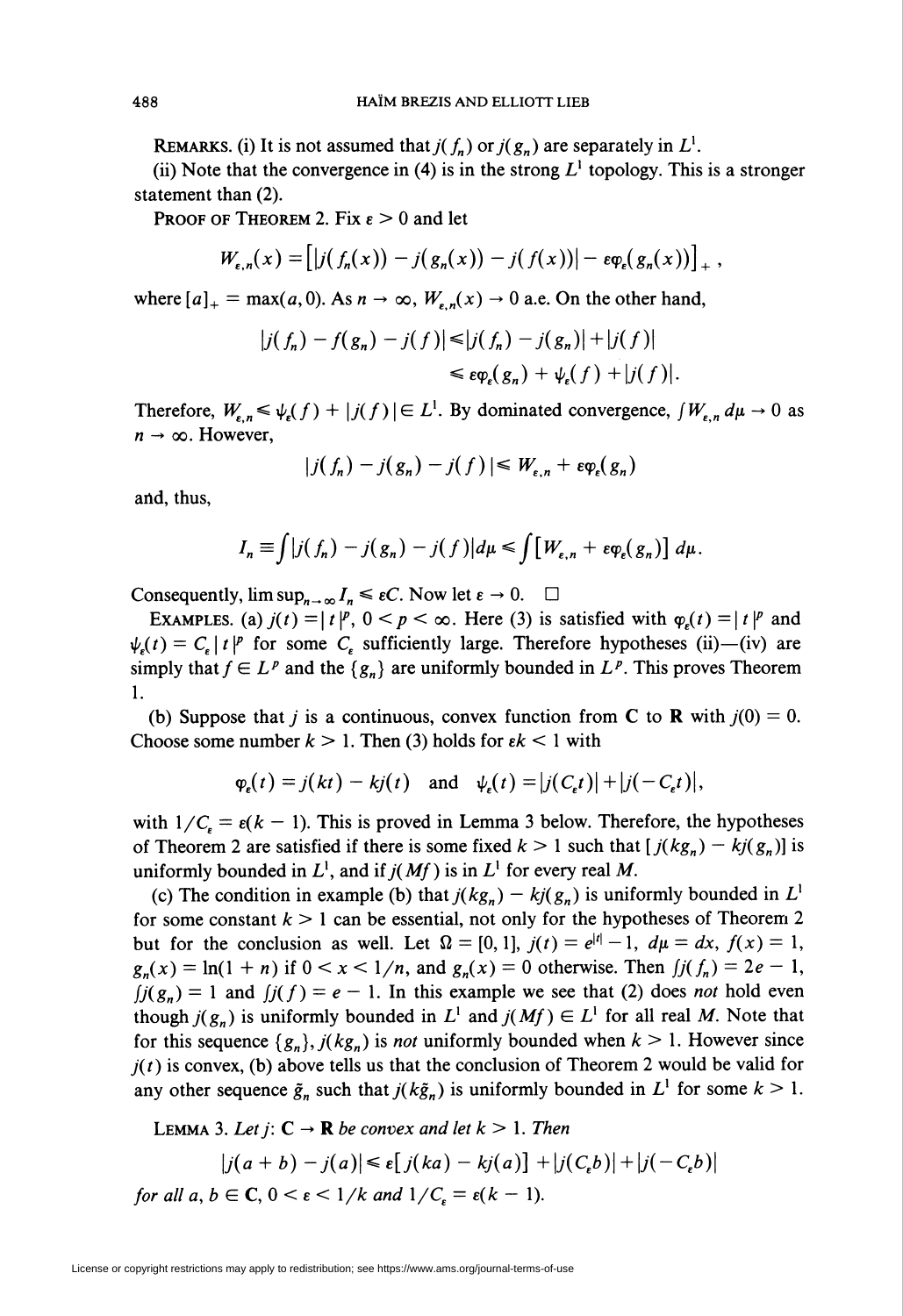PROOF. Let  $\alpha = 1 - k\varepsilon$ ,  $\beta = \varepsilon$ ,  $\gamma = (k - 1)\varepsilon$ . Then  $\alpha + \beta + \gamma = 1$  and  $(a + b)$  $= \alpha a + \beta (ka) + \gamma (C_e b)$ . By convexity,

$$
j(a+b) \leq \alpha j(a) + \beta j(ka) + \gamma j(C_b).
$$

This implies that

$$
j(a+b)-j(a)\leq \varepsilon[j(ka)-kj(a)]+|j(C_{\varepsilon}b)|.
$$

For the reverse inequality let

$$
\alpha = 1/(1 + k\epsilon), \quad \beta = \epsilon/(1 + k\epsilon), \quad \gamma = \epsilon(k-1)/(1 + k\epsilon),
$$

whence  $a = \alpha(a + b) + \beta(ka) + \gamma(-C_{\epsilon}b)$ . Then

$$
j(a) - j(a+b) \leq \varepsilon [j(ka) - kj(a)] + \varepsilon (k-1)j(-C_{\varepsilon}b). \quad \Box
$$

4. Applications. In the calculus of variations an oft-met problem is to show that an infimum or supremum is achieved. We shall outline by two examples how Theorem 1 can.be used for this purpose.

(A) If K is the sharp constant in the inequality  $\|Af\|_{a} \leq K\|f\|_{p}$ , where A is a bounded linear operator from  $L^p$  to  $L^q$ , can one find f such that equality holds? We shall assume that  $\infty > q \geq p \geq 1$ . In fact, the problem in [1] that motivated Theorem 1 was the Hardy-Littlewood-Sobolev inequality on  $L^p(\mathbb{R}^n, dx)$ . Namely, A is the integral kernel  $A(x, y) = |x - y|^{-\lambda}$ ,  $0 < \lambda < n$  and  $p^{-1} + \lambda/n = 1 + q^{-1}$ . Let  $K=\sup\{R(f)\,|\,f\in L^p, f\neq 0\}$ , where  $R(f)=\|Af\|_{g}/\|f\|_{p}$ . The problem we address here is to prove the existence of a maximizing f, i.e.  $R(f) = K$ . Suppose that an L<sup>p</sup>-bounded sequence  $\{f_n\}$  can be found such that (i)  $R(f_n) \to K$ , (ii)  $f_n \to f$  a.e., (iii)  $f \neq 0$ . (For the H.L.S. inequality, this can be done by using a rearrangement inequality.) The difficulty that one faces is to show  $R(f) = K$ . This difficulty can be overcome by Theorem 1 if we make the additional assumption that  $Af_n \to Af$  a.e. (This can also be verified for the H.L.S. problem.) With these assumptions we have that

$$
K^{p} = \lim_{n \to \infty} \frac{\|Af_{n}\|_{q}^{p}}{\|f_{n}\|_{p}^{p}} = \lim_{n \to \infty} \frac{\{\|Af\|_{q}^{q} + \|Ag_{n}\|_{q}^{q}\}^{p/q}}{\{\|f\|_{p}^{p} + \|g_{n}\|_{p}^{p}\}}
$$

with  $f_n = f + g_n$  as before. Since  $p/q \le 1$  and  $(a + b)' \le a' + b'$  for  $a, b \ge 0$  and  $t \leq 1$ , and since  $\|Ag_n\|_{q} \leq K\|g_n\|_{p}$  (by definition), it follows that  $K^p \leq$  $\|Af\|_p^p/\|f\|_p^p$ . Thus f is maximizing, as desired. For further details see [1].

(B) This is taken from [2]. Let  $\Omega \subset \mathbb{R}^n$ ,  $n \ge 3$ , be a bounded domain. Let  $\lambda \ge 0$ and let

$$
R_{\lambda}(f) = \frac{\int |\nabla f|^2 - \lambda f |f|^2}{\|f\|_p^2} \quad \text{with } p = \frac{2n}{n-2}.
$$

The problem is to show that  $K_{\lambda} = \inf \{ R_{\lambda}(f) | f \in H_0^1(\Omega), f \neq 0 \}$  is achieved.

Suppose that we know that  $K_{\lambda} < K_0$  (this is indeed the case for every  $\lambda > 0$  when  $n \ge 4$ , and for  $\lambda$  sufficiently large when  $n = 3$ ; see [2]); then  $K_{\lambda}$  is achieved.

To prove this, let  $\{f_n\}$  be a minimizing sequence with  $\|f_n\|_p = 1$ . Since  $f_n$  is bounded in  $H^1(\Omega)$  we may assume that  $f_n \to f$  weakly in  $H^1, f_n \to f$  strongly in  $L^2$  and